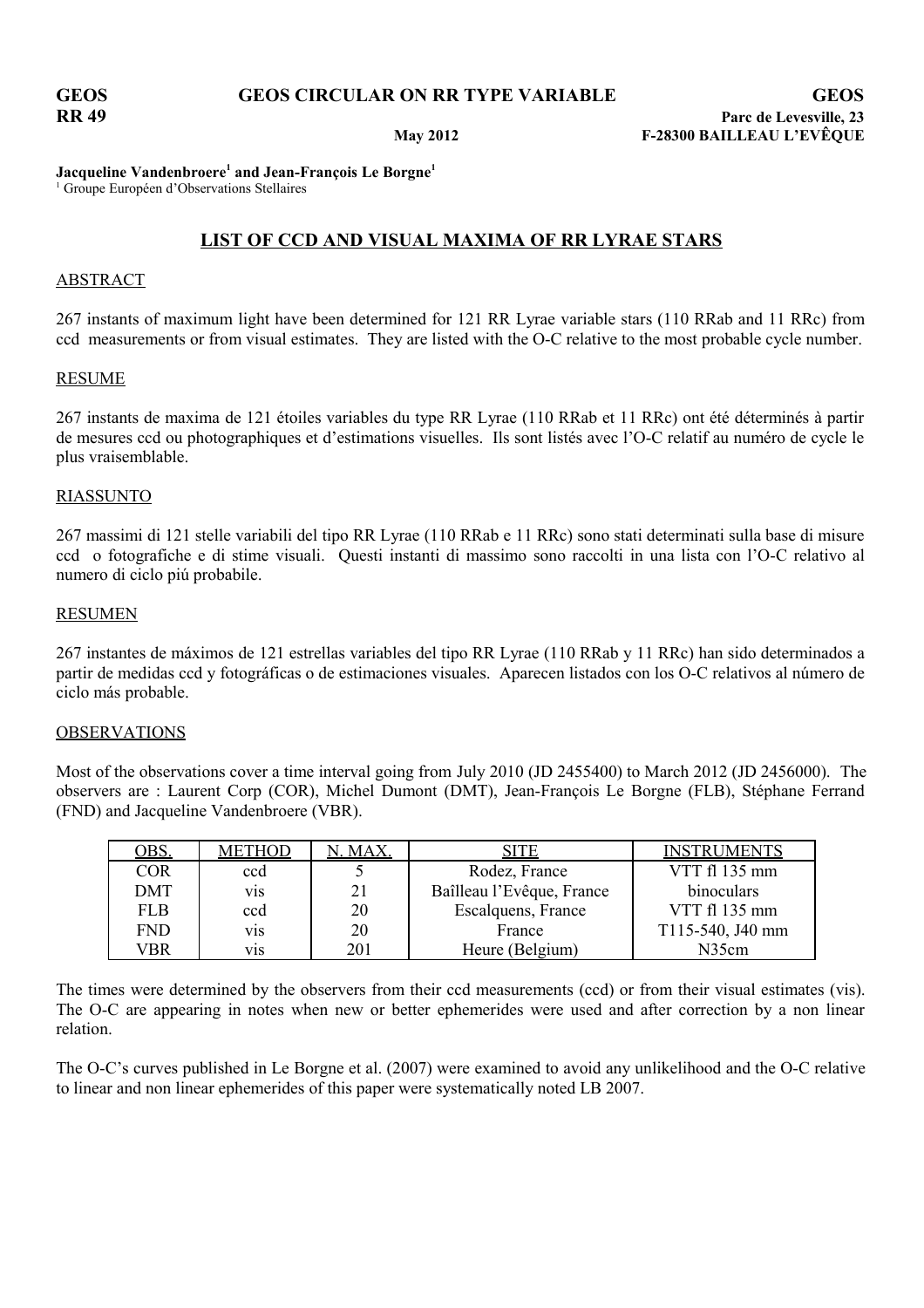LIST

| <b>RRab</b> | OBS.       | <b>MODE</b> | HJD       | <b>ACCUR</b> | E(GC 85) | $O-C(G 85)$ |                   | <b>NOTES</b>                         |
|-------------|------------|-------------|-----------|--------------|----------|-------------|-------------------|--------------------------------------|
| XY And      | <b>VBR</b> | <b>vis</b>  | 55828.527 | 0.01         | 15506    | $+0.042$    |                   |                                      |
| XY And      | <b>VBR</b> | vis         | 55836.483 | 0.01         | 15526    | $+0.023$    |                   |                                      |
| ZZ And      | <b>VBR</b> | vis         | 55878.341 | 0.01         | 55993    | $+0.018$    |                   |                                      |
| DR And      | <b>VBR</b> | vis         | 55832.473 | 0.01         | 33052    | $-0.022$    |                   |                                      |
| DR And      | <b>VBR</b> | <b>vis</b>  | 55836.417 | 0.015        | 33059    | $-0.020$    |                   |                                      |
| GM And      | <b>VBR</b> | vis         | 55835.380 | 0.015        | 42722    | $+0.033$    |                   |                                      |
| GM And      | <b>VBR</b> | vis         | 55881.318 | 0.015        | 42787    | $+0.032$    |                   |                                      |
| OV And      | <b>FND</b> | vis         | 55879.429 | 0.015        | 19370    | $+0.286$    |                   | $+0.034$ (with eph LB 2007)          |
| OV And      | <b>FND</b> | vis         | 55881.340 | 0.015        | 19374    | $+0.315$    | $+0.063$          | idem                                 |
| OV And      | <b>FND</b> | vis         | 55896.357 | 0.015        | 19406    | $+0.273$    | $+0.021$          | idem                                 |
| OV And      | <b>FND</b> | vis         | 55929.246 | 0.015        | 19476    | $+0.223$    | $-0.030$          | idem                                 |
| V569 And    | <b>VBR</b> | vis         | 55834.475 | 0.01         | 7974     | $-0.020$    |                   |                                      |
| V569 And    | <b>VBR</b> | vis         | 55838.363 | 0.01         | 7981     | $-0.002$    |                   |                                      |
| FX Aqr      | <b>VBR</b> | vis         | 55478.407 | 0.01         | 17417    | $+0.008$    |                   |                                      |
| FX Aqr      | <b>VBR</b> | <b>vis</b>  | 55838.409 | 0.01         | 18029    | $+0.017$    |                   |                                      |
| FX Aqr      | <b>VBR</b> | vis         | 55481.347 | 0.01         | 17422    | $+0.007$    |                   |                                      |
| FX Aqr      | <b>VBR</b> | vis         | 55834.293 | 0.015        | 18022    | $+0.018$    |                   |                                      |
| FX Aqr      | <b>VBR</b> | vis         | 55861.336 | 0.01         | 18068    | $+0.002$    |                   |                                      |
| FY Aqr      | <b>VBR</b> | vis         | 55127.316 | 0.015        | 19544    | $-0.031$    |                   |                                      |
| FY Aqr      | <b>VBR</b> | vis         | 55804.440 | 0.015        | 20885    | $-0.062$    |                   |                                      |
| FY Aqr      | <b>VBR</b> | vis         | 55805.433 | 0.015        | 20887    | $-0.079$    |                   |                                      |
| GP Aqr      | <b>VBR</b> | vis         | 55828.457 | 0.01         | 9425     | $-0.311$    | eph GEOS database |                                      |
| GP Aqr      | <b>VBR</b> | vis         | 55833.301 | 0.015        | 9437     | $-0.330$    | idem              |                                      |
| GW Aqr      | <b>VBR</b> | vis         | 55838.355 | 0.015        | 19495    | $+0.063$    |                   |                                      |
| GW Aqr      | <b>VBR</b> | vis         | 55858.319 | 0.01         | 19533    | $+0.039$    |                   |                                      |
| GY Aqr      | <b>VBR</b> | vis         | 55810.422 | 0.01         | 22152    | $-0.008$    |                   |                                      |
| GY Aqr      | <b>VBR</b> | vis         | 55834.340 | 0.01         | 22204    | $-0.010$    |                   |                                      |
| CH Aql      | <b>VBR</b> | vis         | 55742.508 | 0.01         | 50598    | $+0.088$    |                   |                                      |
| CH Aql      | <b>VBR</b> | vis         | 55774.422 | 0.015        | 50680    | $+0.089$    |                   |                                      |
| V 518 Aql   | <b>VBR</b> | vis         | 55829.332 | 0.015        | 71111    | $+0.086$    |                   |                                      |
| V518 Aql    | <b>VBR</b> | vis         | 55855.324 | 0.015        | 71175    | $+0.068$    |                   |                                      |
| V1704 Aql   | <b>VBR</b> | vis         | 55775.481 | 0.01         | 6312     | $+0.139$    |                   |                                      |
| V1704 Aql   | <b>VBR</b> | vis         | 55838.335 | 0.01         | 6434     | $+0.138$    |                   |                                      |
| X Ari       | <b>FLB</b> | ccd         | 55938.377 | 0.002        | 28188    | $+0.399$    |                   | $+0.014$ (with quadratic elements of |
|             |            |             |           |              |          |             | LB 2007)          |                                      |
| RW Ari      | <b>VBR</b> | <b>vis</b>  | 55805.524 | 0.01         | 34987    | $-0.209$    |                   |                                      |
| RW Ari      | <b>VBR</b> | vis         | 55832.456 | 0.01         | 35063    | $-0.206$    |                   |                                      |
| SY Ari      | <b>VBR</b> | vis         | 55881.337 | 0.01         | 34898    | $-0.059$    |                   |                                      |
| SY Ari      | <b>VBR</b> | vis         | 55882.475 | 0.01         | 34900    | $-0.055$    |                   |                                      |
| TU Ari      | <b>FND</b> | vis         | 48981.461 | 0.01         | 25777    | $-0.009$    |                   |                                      |
| CD Ari      | <b>VBR</b> | vis         | 55858.495 | 0.015        | 8891     | $+0.012$    |                   |                                      |
| CD Ari      | <b>VBR</b> | vis         | 55882.467 | 0.01         | 8964     | $+0.019$    |                   |                                      |
| CI Ari      | <b>VBR</b> | vis         | 55833.540 | 0.01         | 6459     | $-0.034$    |                   |                                      |
| CI Ari      | <b>VBR</b> | vis         | 55834.464 | 0.01         | 6461     | $-0.021$    |                   |                                      |
| CI Ari      | <b>VBR</b> | vis         | 55838.548 | 0.01         | 6470     | $-0.034$    |                   |                                      |
| RS Boo      | <b>DMT</b> | <b>VIS</b>  | 55672.417 | 0.006        | 36842    | $+0.005$    | LB 2007)          | $-0.013$ (with quadratic elements of |
| RS Boo      | <b>DMT</b> | vis         | 55738.454 | 0.006        | 37017    | $+0.008$    | $-0.011$          | idem                                 |
| RS Boo      | <b>DMT</b> | <b>vis</b>  | 55744.485 | 0.006        | 37033    | $+0.001$    | $-0.017$          | idem                                 |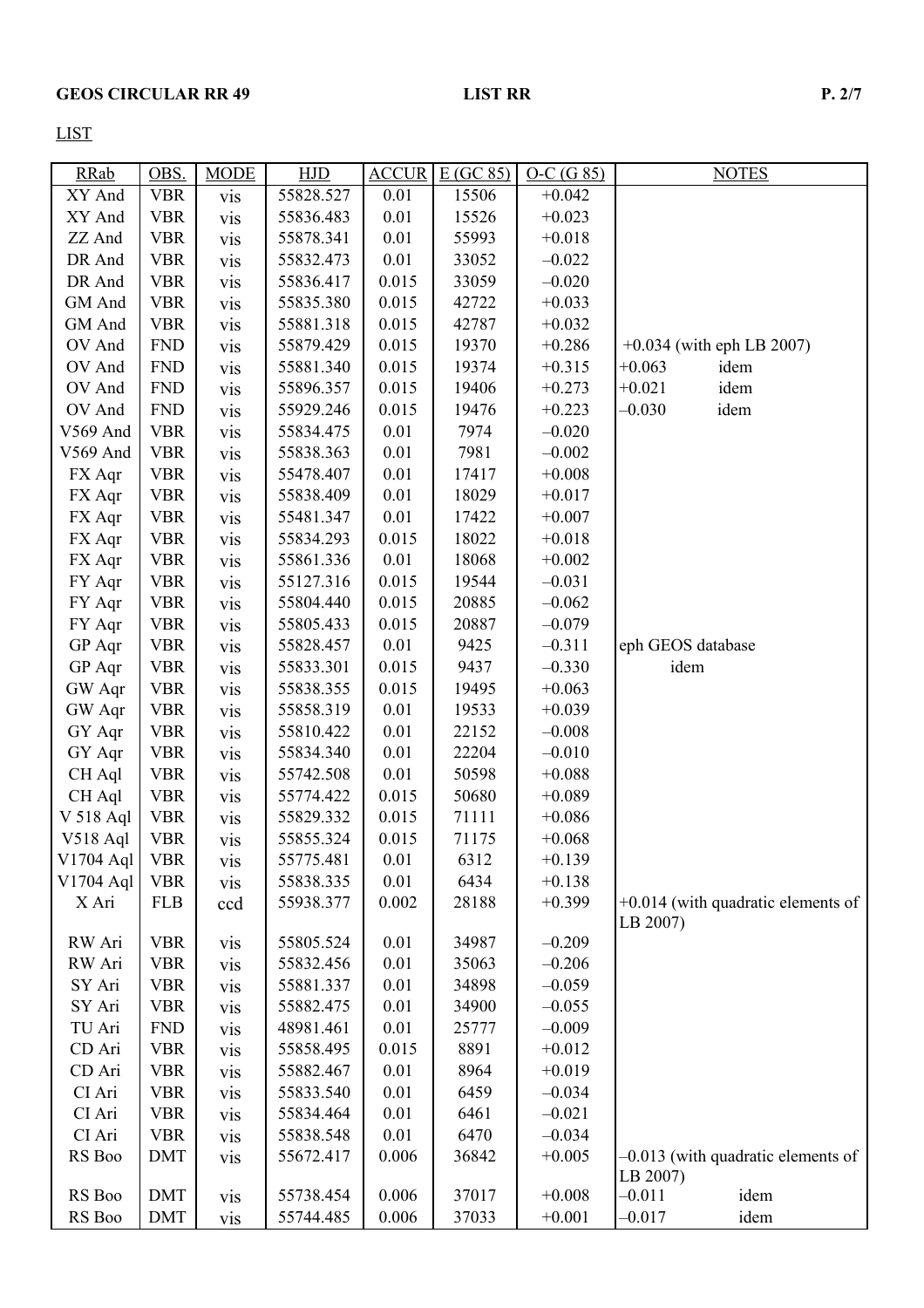# GEOS CIRCULAR RR 49 LIST RR P. 3/7

| <b>RRab</b>     | OBS.       | <b>MODE</b>      | <b>HJD</b> | <b>ACCUR</b> | E(GC 85) | $O-C(G 85)$ | <b>NOTES</b>                                     |
|-----------------|------------|------------------|------------|--------------|----------|-------------|--------------------------------------------------|
| RS Boo          | <b>COR</b> | ccd              | 55744.488  | 0.002        | 37033    | $+0.004$    | $-0.014$<br>idem                                 |
| RS Boo          | <b>DMT</b> | vis              | 56007.485  | 0.007        | 37730    | $-0.004$    | $-0.023$<br>idem                                 |
| UY Boo          | <b>VBR</b> | vis              | 55686.390  | 0.01         | 21280    | $+0.896$    |                                                  |
| DG Boo          | <b>VBR</b> | vis              | 55706.409  | 0.015        | 14385    | $-0.141$    |                                                  |
| DG Boo          | <b>VBR</b> | <b>vis</b>       | 55711.437  | 0.01         | 14396    | $-0.156$    |                                                  |
| DG Boo          | <b>VBR</b> | vis              | 55744.462  | 0.01         | 14468    | $-0.140$    |                                                  |
| TY Cam          | <b>VBR</b> | vis              | 55185.322  | 0.01         | 40411    | $+0.033$    |                                                  |
| TY Cam          | <b>VBR</b> | <b>vis</b>       | 55481.501  | 0.02         | 40853    | $+0.042$    |                                                  |
| TY Cam          | <b>VBR</b> | vis              | 55834.619  | 0.01         | 41380    | $+0.034$    |                                                  |
| V394 Cam        | <b>VBR</b> | vis              | 55858.494  | 0.01         | 1949     | $-0.011$    | EW star                                          |
| V394 Cam        | <b>VBR</b> | vis              | 55882.292  | 0.01         | 1984     | $-0.010$    | idem                                             |
| TT Cnc          | <b>FLB</b> | ccd              | 55889.532  | 0.003        | 28299    | $+0.110$    | -0.011 (with quadratic elements of<br>LB 2007)   |
| AQ Cnc          | <b>VBR</b> | vis              | 56002.330  | 0.01         | 41933    | $-0.074$    |                                                  |
| AQ Cnc          | <b>VBR</b> | vis              | 56014.392  | 0.01         | 41955    | $-0.080$    |                                                  |
| Z CVn           | <b>VBR</b> | <b>vis</b>       | 55643.496  | 0.015        | 25560    | $+0.512$    |                                                  |
| SW CVn          | <b>VBR</b> | vis              | 56034.483  | 0.01         | 37310    | $+0.326$    | $-0.005$ (with quadratic elements of<br>LB 2007) |
| UZ CVn          | <b>VBR</b> | vis              | 55609.602  | 0.01         | 41821    | $+0.243$    |                                                  |
| AP CVn          | <b>VBR</b> | vis              | 55658.504  | 0.01         | 27210    | $-0.253$    |                                                  |
| AP CVn          | <b>VBR</b> | vis              | 56019.386  | 0.015        | 27837    | $-0.251$    |                                                  |
| BN CVn          | <b>VBR</b> | vis              | 56002.509  | 0.01         | 16608    | $+0.108$    |                                                  |
| BN CVn          | <b>VBR</b> | vis              | 56015.479  | 0.015        | 16631    | $+0.114$    |                                                  |
| AL CMi          | <b>VBR</b> | <b>vis</b>       | 55857.611  | 0.015        | 34986    | $+0.462$    | $-0.023$ (with eph LB 2007)                      |
| AL CMi          | <b>VBR</b> | <b>vis</b>       | 56002.427  | 0.015        | 35249    | $+0.496$    | $+0.008$<br>idem                                 |
| HU Cas          | <b>VBR</b> | vis              | 55857.456  | 0.01         | 59336    | $-0.029$    |                                                  |
| HU Cas          | <b>VBR</b> | V <sub>1</sub> S | 55865.268  | 0.01         | 59355    | $-0.038$    |                                                  |
| IU Cas          | <b>VBR</b> | vis              | 55857.454  | 0.01         | 41745    | $+0.645$    |                                                  |
| IU Cas          | <b>VBR</b> | vis              | 55861.336  | 0.01         | 41751    | $+0.631$    |                                                  |
| V363 Cas        | <b>VBR</b> | vis              | 55430.459  | 0.015        | 35290    | $+0.636$    | short cepheïd (IBVS 5969)                        |
| V363 Cas        | <b>VBR</b> | vis              | 55893.421  | 0.01         | 36137    | $+0.683$    | idem                                             |
| V568 Cas        | <b>VBR</b> | vis              | 55857.274  | 0.015        | 8525     | $-0.022$    |                                                  |
| V568 Cas        | <b>VBR</b> | vis              | 55858.316  | 0.01         | 8527     | $-0.008$    |                                                  |
| V1045 Cas       | <b>VBR</b> | <b>vis</b>       | 55880.366  | 0.01         | 9563     | $+0.066$    |                                                  |
| V1045 Cas       | <b>VBR</b> | <b>vis</b>       | 55881.266  | 0.01         | 9565     | $+0.051$    |                                                  |
| S Com           | <b>FLB</b> | ccd              | 56017.348  | 0.004        | 26190    | $-0.103$    |                                                  |
| V Com           | <b>VBR</b> | <b>vis</b>       | 56002.531  | 0.01         | 32652    | $+0.044$    |                                                  |
| ST Com          | <b>VBR</b> | <b>vis</b>       | 55623.484  | 0.015        | 27702    | $-0.043$    | $-0.021$ (with eph LB 2007)                      |
| ST Com          | <b>VBR</b> | <b>vis</b>       | 56019.387  | 0.01         | 21363    | $-0.031$    | $-0.010$<br>idem                                 |
| DL Com          | <b>VBR</b> | <b>vis</b>       | 56002.508  | 0.01         | 34568    | $+0.114$    |                                                  |
| DL Com          | <b>VBR</b> | vis              | 56034.467  | 0.01         | 34642    | $+0.097$    |                                                  |
| SZ CrB          | <b>VBR</b> | <b>vis</b>       | 55689.459  | 0.01         | 43245    | $+0.393$    |                                                  |
| SZ CrB          | <b>VBR</b> | <b>vis</b>       | 55707.418  | 0.01         | 43285    | $+0.408$    |                                                  |
| <b>V894 Cyg</b> | <b>VBR</b> | <b>vis</b>       | 55832.361  | 0.01         | 32963    | $+0.006$    |                                                  |
| <b>V894 Cyg</b> | <b>VBR</b> | <b>vis</b>       | 55836.371  | 0.01         | 32970    | $+0.016$    |                                                  |
| V2470Cyg        | <b>VBR</b> | vis              | 55445.345  | 0.015        | 7052     | $-0.162$    |                                                  |
| V2470 Cyg       | <b>VBR</b> | <b>vis</b>       | 55775.567  | 0.01         | 7654     | $-0.197$    |                                                  |
| AX Del          | <b>VBR</b> | <b>vis</b>       | 55775.431  | 0.015        | 53166    | $-0.351$    |                                                  |
| AX Del          | <b>VBR</b> | <b>vis</b>       | 55807.505  | 0.015        | 53223    | $-0.410$    |                                                  |
| AX Del          | <b>VBR</b> | <b>vis</b>       | 55810.354  | 0.015        | 53228    | $-0.380$    |                                                  |
| DX Del          | <b>COR</b> | ccd              | 55833.370  | 0.003        | 34840    | $+0.063$    |                                                  |
|                 |            |                  |            |              |          |             |                                                  |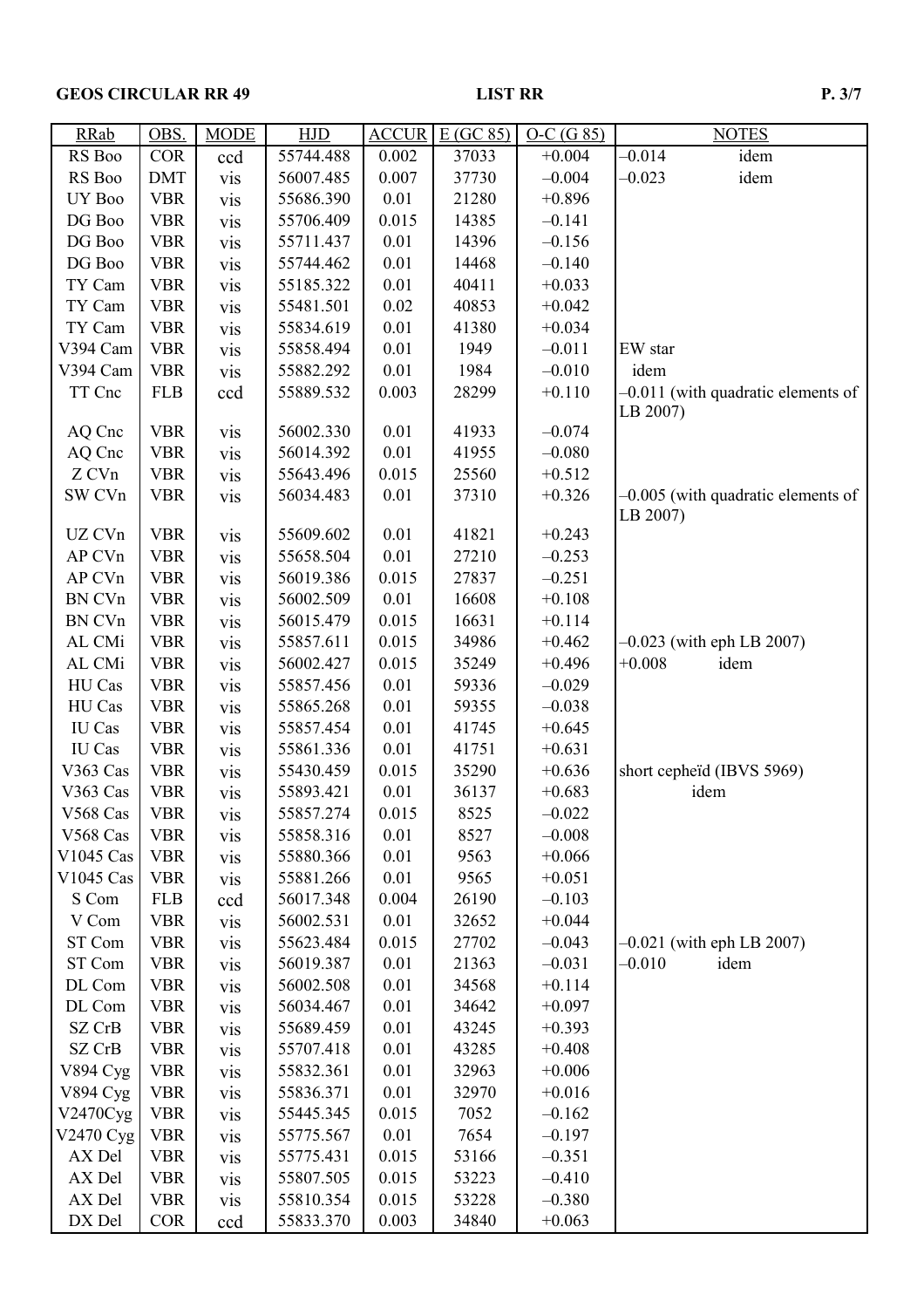# GEOS CIRCULAR RR 49 LIST RR P. 4/7

| <b>RRab</b>   | OBS.       | <b>MODE</b> | <b>HJD</b> | <b>ACCUR</b> | E(GC 85) | $O-C(G85)$ | <b>NOTES</b>                         |
|---------------|------------|-------------|------------|--------------|----------|------------|--------------------------------------|
| SU Dra        | <b>FLB</b> | ccd         | 55937.601  | 0.002        | 18224    | $+0.060$   | +0.018 (with quadratic elements of   |
|               |            |             |            |              |          |            | LB 2007)                             |
| SU Dra        | <b>FLB</b> | ccd         | 56000.336  | 0.002        | 18319    | $+0.055$   | $+0.013$<br>idem                     |
| SW Dra        | <b>FLB</b> | ccd         | 56010.413  | 0.002        | 52286    | $+0.063$   |                                      |
| SW Dra        | <b>FLB</b> | ccd         | 56014.404  | 0.003        | 52293    | $+0.067$   |                                      |
| SW Dra        | <b>FLB</b> | ccd         | 56018.382  | 0.003        | 52300    | $+0.057$   |                                      |
| AV Dra        | <b>VBR</b> | vis         | 55061.384  | 0.01         | 35504    | $+0.127$   |                                      |
| AV Dra        | <b>VBR</b> | vis         | 55066.376  | 0.01         | 35513    | $+0.119$   |                                      |
| AV Dra        | <b>VBR</b> | vis         | 55067.483  | 0.01         | 35515    | $+0.115$   |                                      |
| BK Dra        | <b>FND</b> | vis         | 47303.508  | 0.01         | 36786    | $-0.107$   |                                      |
| BT Dra        | <b>VBR</b> | vis         | 55688.508  | 0.01         | 42390    | $-0.018$   | $+0.000$ (with eph LB 2007)          |
| CY Dra        | <b>VBR</b> | vis         | 55321.524  | 0.015        | 3191     | $-0.016$   |                                      |
| CY Dra        | <b>VBR</b> | vis         | 55396.443  | 0.015        | 3331     | $+0.010$   |                                      |
| CY Dra        | <b>VBR</b> | vis         | 55832.421  | 0.015        | 4146     | $+0.004$   |                                      |
| RT Equ        | <b>VBR</b> | vis         | 55850.351  | 0.01         | 40168    | $+0.185$   |                                      |
| BE Eri        | <b>VBR</b> | vis         | 55601.315  | 0.015        | 7082     | $-0.029$   |                                      |
| <b>BE</b> Eri | <b>VBR</b> | vis         | 55893.422  | 0.01         | 7586     | $-0.020$   |                                      |
| RR Gem        | <b>FLB</b> | ccd         | 55952.339  | 0.002        | 36736    | $-0.468$   |                                      |
| <b>BD</b> Her | <b>VBR</b> | vis         | 55337.517  | 0.015        | 47920    | $-0.093$   | $-0.157$ (with eph LB 2007)          |
| <b>BD</b> Her | <b>VBR</b> | vis         | 55391.542  | 0.015        | 48034    | $-0.093$   | $-0.157$<br>idem                     |
| <b>BD</b> Her | <b>VBR</b> | vis         | 55746.435  | 0.01         | 48783    | $-0.156$   | $-0.221$<br>idem                     |
| <b>BD</b> Her | <b>VBR</b> | vis         | 55820.333  | 0.015        | 49939    | $-0.187$   | $-0.253$<br>idem                     |
| <b>BD</b> Her | <b>VBR</b> | vis         | 55829.331  | 0.015        | 48958    | $-0.193$   | $-0.259$<br>idem                     |
| IP Her        | <b>VBR</b> | vis         | 55461.300  | 0.015        | 63207    | $-0.169$   |                                      |
| IP Her        | <b>VBR</b> | vis         | 55745.480  | 0.01         | 63862    | $-0.165$   |                                      |
| V392 Her      | <b>VBR</b> | vis         | 55736.478  | 0.01         | 5108     | $-0.142$   |                                      |
| V392 Her      | <b>VBR</b> | vis         | 55744.420  | 0.01         | 5123     | $-0.146$   |                                      |
| V534 Her      | <b>VBR</b> | vis         | 55351.444  | 0.015        | 6246     | $+0.008$   |                                      |
| V534 Her      | <b>VBR</b> | vis         | 55396.441  | 0.015        | 5321     | $+0.019$   |                                      |
| V534 Her      | <b>VBR</b> | vis         | 55414.411  | 0.015        | 6351     | $-0.006$   |                                      |
| V534 Her      | <b>VBR</b> | vis         | 55820.350  | 0.015        | 7028     | $-0.145$   |                                      |
| V534 Her      | <b>VBR</b> | <b>vis</b>  | 55829.327  | 0.015        | 7043     | $-0.165$   |                                      |
| V534 Her      | <b>VBR</b> | <b>VIS</b>  | 55832.295  | 0.015        | 7048     | $-0.196$   |                                      |
| UU Hya        | <b>VBR</b> | vis         | 56003.349  | 0.015        | 31543    | $+0.034$   |                                      |
| UU Hya        | <b>VBR</b> | vis         | 56014.338  | 0.01         | 31564    | $+0.022$   |                                      |
| ET Hya        | <b>VBR</b> | vis         | 55623.355  | 0.01         | 28740    | $+0.153$   |                                      |
| GL Hya        | <b>FND</b> | vis         | 48981.678  | 0.01         | 45361    | $-0.222$   |                                      |
| RR Leo        | <b>FLB</b> | ccd         | 55942.624  | 0.0015       | 27956    | $+0.115$   | $+0.006$ (with quadratic elements of |
|               |            |             |            |              |          |            | LB 2007)                             |
| RR Leo        | <b>FLB</b> | ccd         | 55997.367  | 0.002        | 28077    | $+0.118$   | $+0.008$<br>idem                     |
| RR Leo        | <b>FLB</b> | ccd         | 56002.345  | 0.002        | 28088    | $+0.120$   | idem<br>$+0.010$                     |
| RR Leo        | <b>FLB</b> | ccd         | 56011.392  | 0.002        | 28108    | $+0.119$   | $+0.009$<br>idem                     |
| RX Leo        | <b>VBR</b> | vis         | 56013.391  | 0.015        | 30160    | $+0.096$   | $+0.002$ (with eph LB 2007)          |
| SS Leo        | <b>VBR</b> | vis         | 55623.540  | 0.015        | 22100    | $-0.073$   |                                      |
| SU Leo        | <b>VBR</b> | vis         | 55649.369  | 0.01         | 66655    | $-0.093$   |                                      |
| SU Leo        | <b>VBR</b> | vis         | 56015.372  | 0.01         | 67430    | $-0.097$   |                                      |
| SZ Leo        | <b>VBR</b> | vis         | 55278.401  | 0.015        | 18370    | $+0.405$   |                                      |
| WW Leo        | <b>VBR</b> | vis         | 54199.392  | 0.015        | 32043    | $+0.027$   | $+0.001$ (with eph LB 2007)          |
| WW Leo        | <b>VBR</b> | vis         | 54202.423  | 0.015        | 32048    | $+0.044$   | $+0.017$<br>idem                     |
| WW Leo        | <b>VBR</b> | vis         | 56013.364  | 0.015        | 35052    | $+0.037$   | $+0.009$<br>idem                     |
| AS Leo        | <b>VBR</b> | <b>VIS</b>  | 55627.447  | 0.01         | 55636    | $+0.057$   |                                      |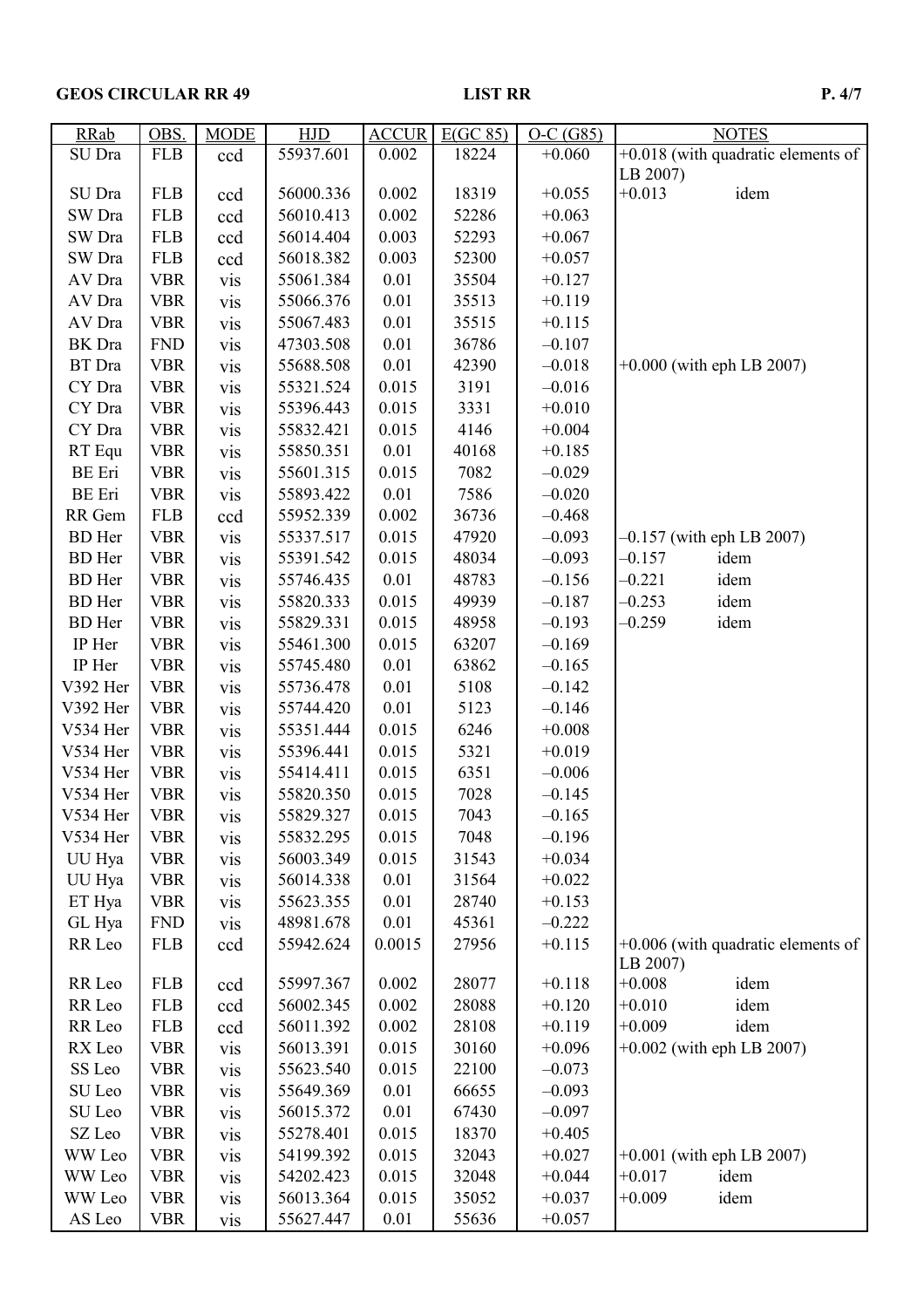## GEOS CIRCULAR RR 49 LIST RR P. 5/7

| <b>RRab</b> | OBS.       | <b>MODE</b> | <b>HJD</b> | <b>ACCUR</b> | E(GC 85) | $O-C(G85)$ | <b>NOTES</b>                 |
|-------------|------------|-------------|------------|--------------|----------|------------|------------------------------|
| DL Leo      | <b>VBR</b> | vis         | 56013.385  | 0.015        | 15244    | $+0.064$   |                              |
| DL Leo      | <b>VBR</b> | vis         | 56015.404  | 0.01         | 15247    | $+0.062$   |                              |
| DM Leo      | <b>VBR</b> | vis         | 55658.483  | 0.01         | 5527     | $-0.062$   |                              |
| VY LMi      | <b>VBR</b> | vis         | 55658.481  | 0.015        | 7717     | $+0.058$   |                              |
| TV Lib      | <b>VBR</b> | vis         | 55714.451  | 0.01         | 132396   | $+0.007$   |                              |
| RR Lyr      | <b>DMT</b> | vis         | 55704.489  | 0.017        | 22548    | $-0.665$   |                              |
| RR Lyr      | <b>DMT</b> | vis         | 55738.483  | 0.017        | 22608    | $-0.683$   |                              |
| RR Lyr      | <b>DMT</b> | vis         | 55742.450  | 0.007        | 22615    | $-0.684$   |                              |
| RR Lyr      | <b>DMT</b> | vis         | 55746.427  | 0.006        | 22622    | $-0.675$   |                              |
| RR Lyr      | <b>DMT</b> | vis         | 55784.419  | 0.014        | 22689    | $-0.663$   |                              |
| RR Lyr      | <b>DMT</b> | vis         | 55793.458  | 0.013        | 22705    | $-0.694$   |                              |
| RR Lyr      | <b>DMT</b> | vis         | 55814.460  | 0.016        | 22742    | $-0.666$   |                              |
| RR Lyr      | <b>DMT</b> | <b>vis</b>  | 55827.469  | 0.009        | 22765    | $-0.695$   |                              |
| RR Lyr      | <b>DMT</b> | vis         | 55830.333  | 0.004        | 22770    | $-0.665$   |                              |
| RR Lyr      | <b>DMT</b> | <b>vis</b>  | 55831.477  | 0.004        | 22772    | $-0.655$   |                              |
| RR Lyr      | <b>DMT</b> | vis         | 55835.393  | 0.010        | 22779    | $-0.707$   |                              |
| RR Lyr      | <b>DMT</b> | vis         | 55851.286  | 0.006        | 22807    | $-0.686$   |                              |
| RR Lyr      | <b>DMT</b> | vis         | 55856.386  | 0.012        | 22816    | $-0.688$   |                              |
| RR Lyr      | <b>FND</b> | vis         | 55856.394  | 0.015        | 22816    | $-0.680$   |                              |
| RR Lyr      | <b>DMT</b> | vis         | 55881.357  | 0.005        | 22860    | $-0.659$   |                              |
| RR Lyr      | <b>DMT</b> | vis         | 55906.265  | 0.014        | 22904    | $-0.693$   |                              |
| DD Lyr      | <b>VBR</b> | vis         | 55805.459  | 0.015        | 75436    | $+0.248$   |                              |
| DD Lyr      | <b>VBR</b> | vis         | 55820.357  | 0.01         | 75476    | $+0.241$   |                              |
| LX Lyr      | <b>VBR</b> | vis         | 55729.466  | 0.01         | 35642    | $+0.002$   | $+0.032$ (with eph LB 2007)  |
| LX Lyr      | <b>VBR</b> |             | 55807.474  | 0.01         | 35785    | $+0.006$   | $+0.036$<br>idem             |
| MW Lyr      | <b>VBR</b> | <b>vis</b>  | 55495.328  | 0.01         | 48898    | $-0.189$   |                              |
| MW Lyr      | <b>VBR</b> | vis         | 55714.485  | 0.01         | 49448    | $+0.151$   |                              |
| MW Lyr      | <b>VBR</b> | vis         | 55833.402  | 0.01         | 49747    | $+0.111$   |                              |
|             |            | vis         |            | 0.01         | 4323     | $-0.009$   | new period and new eph : HJD |
| V784 Oph    | <b>VBR</b> | vis         | 53918.539  |              |          |            | $51310.2154 + 0.60336159$    |
| V784 Oph    | <b>VBR</b> | vis         | 53932.421  | 0.01         | 4346     | $-0.004$   | idem                         |
| V784 Oph    | <b>VBR</b> | <b>VIS</b>  | 53990.338  | 0.01         | 4442     | $-0.010$   | idem                         |
| V784 Oph    | <b>VBR</b> | vis         | 54300.469  | 0.01         | 4956     | $-0.006$   | idem                         |
| V784 Oph    | <b>VBR</b> | <b>vis</b>  | 55059.477  | 0.015        | 6214     | $-0.027$   | idem                         |
| V784 Oph    | <b>VBR</b> | vis         | 55067.356  | 0.01         | 6227     | $+0.008$   | idem                         |
| V784 Oph    | <b>VBR</b> | vis         | 55351.526  | 0.01         | 6698     | $-0.005$   | idem                         |
| V784 Oph    | <b>VBR</b> | vis         | 55400.407  | 0.01         | 6779     | $+0.004$   | idem                         |
| V784 Oph    | <b>VBR</b> | vis         | 55707.557  | 0.02         | 7288     | $+0.042$   | idem                         |
| V784 Oph    | <b>VBR</b> | vis         | 55736.460  | 0.015        | 7336     | $-0.016$   | idem                         |
| V784 Oph    | <b>VBR</b> | vis         | 55739.491  | 0.01         | 7341     | $-0.002$   | idem                         |
| V785 Oph    | <b>VBR</b> | <b>vis</b>  | 55660.600  | 0.01         | 42921    | $+0.012$   |                              |
| V785 Oph    | <b>VBR</b> |             | 55687.564  | 0.01         | 42981    | $+0.014$   |                              |
| V822 Oph    | <b>VBR</b> | vis         | 55745.491  | 0.01         | 35365    | $+0.045$   |                              |
| V868 Oph    | <b>VBR</b> | vis         | 55715.443  | 0.015        | 11592    | $-0.080$   |                              |
| V868 Oph    | <b>VBR</b> | <b>vis</b>  | 55742.432  | 0.015        | 11686    | $-0.105$   |                              |
|             |            | vis         |            |              |          |            |                              |
| V868 Oph    | <b>VBR</b> | vis         | 55746.441  | 0.01         | 11700    | $-0.119$   |                              |
| VV Peg      | <b>VBR</b> | vis         | 55744.565  | 0.01         | 33488    | $-0.016$   |                              |
| VV Peg      | <b>VBR</b> | vis         | 55835.416  | 0.01         | 33674    | $-0.005$   |                              |
| VZ Peg      | <b>VBR</b> | vis         | 55067.577  | 0.01         | 54652    | $+0.111$   |                              |
| VZ Peg      | <b>VBR</b> | vis         | 55833.494  | 0.015        | 57151    | $+0.105$   |                              |
| AO Peg      | <b>VBR</b> | <b>vis</b>  | 55828.333  | 0.01         | 55394    | $+0.034$   | $-0.004$ (with eph. LB 2007) |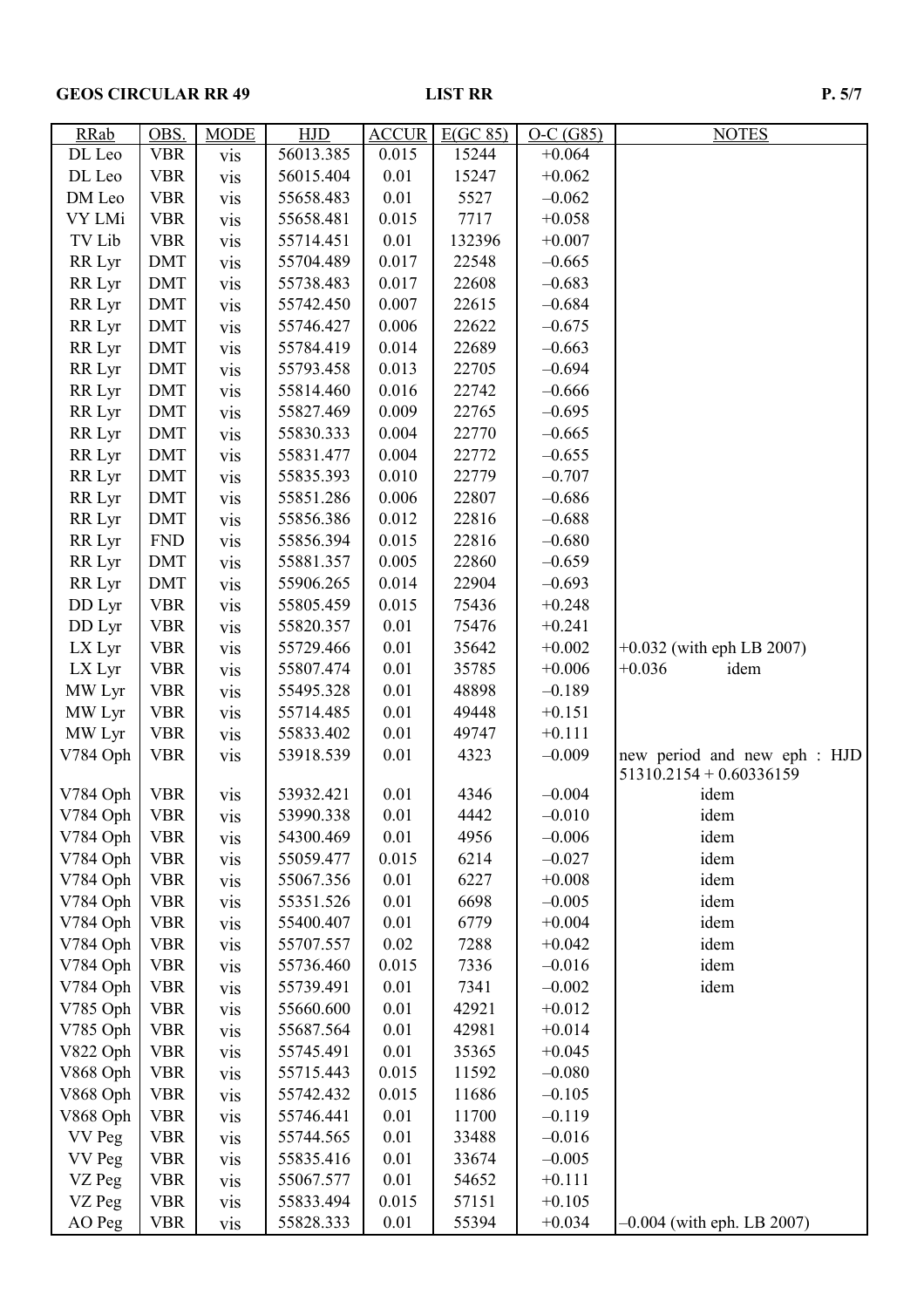# GEOS CIRCULAR RR 49 LIST RR P. 6/7

| <b>RRab</b>   | OBS.       | <b>MODE</b>       | <b>HJD</b> | <b>ACCUR</b> | E(GC 85) | $O-C(G85)$ | <b>NOTES</b>                         |
|---------------|------------|-------------------|------------|--------------|----------|------------|--------------------------------------|
| AO Peg        | <b>VBR</b> | vis               | 55829.444  | 0.01         | 55396    | $+0.051$   | $+0.013$<br>idem                     |
| AV Peg        | <b>COR</b> | ccd               | 55773.396  | 0.003        | 30696    | $+0.138$   | $+0.012$ (with quadratic elements of |
|               |            |                   |            |              |          |            | LB 2007)                             |
| AV Peg        | <b>COR</b> | ccd               | 55801.505  | 0.002        | 30768    | $+0.140$   | $+0.013$<br>idem                     |
| AV Peg        | <b>COR</b> | ccd               | 55833.514  | 0.002        | 30850    | $+0.139$   | $+0.011$<br>idem                     |
| <b>BH</b> Peg | <b>VBR</b> | vis               | 55855.326  | 0.015        | 25726    | $-0.140$   | $+0.003$<br>idem                     |
| BT Peg        | <b>VBR</b> | <b>vis</b>        | 55828.410  | 0.015        | 34792    | $+0.096$   |                                      |
| BT Peg        | <b>VBR</b> | vis               | 55857.346  | 0.01         | 34844    | $+0.081$   |                                      |
| CS Peg        | <b>VBR</b> | vis               | 55829.461  | 0.01         | 55028    | $+0.254$   |                                      |
| CS Peg        | <b>VBR</b> | vis               | 55837.355  | 0.015        | 55042    | $+0.244$   |                                      |
| CV Peg        | <b>VBR</b> | vis               | 55836.455  | 0.015        | 55237    | $-0.048$   |                                      |
| CV Peg        | <b>VBR</b> | <b>vis</b>        | 55866.270  | 0.01         | 55290    | $-0.065$   |                                      |
| ET Peg        | <b>VBR</b> | vis               | 55850.332  | 0.01         | 34388    | $-0.052$   |                                      |
| GV Peg        | <b>VBR</b> | <b>vis</b>        | 55855.397  | 0.015        | 19293    | $+0.208$   |                                      |
| IY Peg        | <b>VBR</b> | <b>vis</b>        | 55828.380  | 0.01         | 20173    | $-0.003$   |                                      |
| IY Peg        | <b>VBR</b> | vis               | 55835.471  | 0.01         | 20186    | $-0.008$   |                                      |
| AR Per        | <b>FLB</b> | ccd               | 55937.273  | 0.002        | 67443    | $+0.059$   | $-0.003$ (with quadratic elements of |
|               |            |                   |            |              |          |            | LB 2007)                             |
| AR Per        | <b>FLB</b> | ccd               | 55942.383  | 0.002        | 67455    | $+0.063$   | $+0.001$<br>idem                     |
| AR Per        | <b>FLB</b> | ccd               | 55951.318  | 0.002        | 67476    | $+0.061$   | $-0.001$<br>idem                     |
| V375 Per      | <b>VBR</b> | vis               | 55857.477  | 0.01         | 50027    | $-0.296$   |                                      |
| V375 Per      | <b>VBR</b> | <b>vis</b>        | 55885.325  | 0.01         | 50078    | $-0.299$   |                                      |
| <b>BH</b> Ser | <b>VBR</b> | <b>vis</b>        | 55705.440  | 0.01         | 32730    | $+0.104$   |                                      |
| <b>BH</b> Ser | <b>VBR</b> | vis               | 55711.535  | 0.01         | 32744    | $+0.114$   |                                      |
| DF Ser        | <b>VBR</b> | vis               | 55744.461  | 0.01         | 59476    | $+0.104$   | $+0.017$ (with eph LB 2007)          |
| RV Sex        | <b>VBR</b> | vis               | 56014.482  | 0.01         | 52390    | $+0.055$   |                                      |
| CV Tau        | <b>FND</b> | <b>vis</b>        | 48981.572  | 0.01         | 973      | $+0.073$   |                                      |
| <b>BW</b> Tri | <b>VBR</b> | <b>vis</b>        | 55834.621  | 0.01         | 19499    | $-0.017$   |                                      |
| <b>BW</b> Tri | <b>VBR</b> | vis               | 55865.318  | 0.01         | 19637    | $-0.020$   |                                      |
| <b>BW</b> Tri | <b>VBR</b> | <b>vis</b>        | 55881.316  | 0.015        | 19709    | $-0.039$   |                                      |
| RV UMa        | <b>FLB</b> | ccd               | 55996.414  | 0.002        | 23332    | $+0.127$   |                                      |
| RV UMa        | <b>FLB</b> | ccd               | 56019.345  | 0.002        | 23381    | $+0.123$   |                                      |
| TU UMa        | DMT        | <b>VIS</b>        | 55709.473  | 0.009        | 23093    | $-0.034$   |                                      |
| TU UMa        | <b>FLB</b> | ccd               | 55999.436  | 0.003        | 23613    | $-0.054$   |                                      |
| TU UMa        | <b>FLB</b> | ccd               | 56013.378  | 0.002        | 23638    | $-0.053$   |                                      |
| TU UMa        | <b>DMT</b> | vis               | 56028.459  | 0.014        | 23665    | $-0.029$   |                                      |
| UU UMa        | <b>VBR</b> | vis               | 55640.385  | 0.01         | 43529    | $+0.017$   |                                      |
| UU UMa        | <b>VBR</b> | <b>vis</b>        | 56003.425  | 0.01         | 44092    | $+0.029$   |                                      |
| AV Vir        | <b>VBR</b> | vis               | 55686.463  | 0.015        | 21641    | $+0.013$   | $-0.005$ (with eph LB 2007)          |
| DO Vir        | <b>VBR</b> |                   | 55705.460  | 0.01         | 54657    | $+0.215$   |                                      |
| FH Vul        | <b>VBR</b> | <b>vis</b><br>vis | 55774.459  | 0.01         | 48708    | $-0.119$   |                                      |
| FH Vul        | <b>VBR</b> |                   | 55824.316  | 0.01         | 48831    | $-0.129$   |                                      |
|               |            | vis               |            |              |          |            |                                      |
| <b>RRc</b>    |            |                   |            |              |          |            |                                      |
| TY Ari        | <b>VBR</b> | <b>vis</b>        | 55833.482  | 0.01         | 10784    | $+0.005$   |                                      |
| TY Ari        | <b>VBR</b> | vis               | 55834.476  | 0.01         | 10787    | $+0.010$   |                                      |
| AE Boo        | <b>VBR</b> | <b>vis</b>        | 55378.467  | 0.015        | 79361    | $+0.112$   |                                      |
| AE Boo        | <b>VBR</b> | vis               | 55686.425  | 0.015        | 80339    | $+0.106$   |                                      |
| EF Cnc        | <b>VBR</b> | <b>vis</b>        | 55627.327  | 0.015        | 12418    | $-0.061$   |                                      |
| EF Cnc        | <b>VBR</b> | <b>vis</b>        | 55660.443  | 0.01         | 12530    | $-0.063$   |                                      |
| ST CVn        | <b>FND</b> | vis               | 47302.495  | 0.01         | 21006    | $+0.109$   |                                      |
| ST CVn        | <b>FND</b> | vis               | 47303.449  | 0.01         | 21009    | $+0.076$   |                                      |